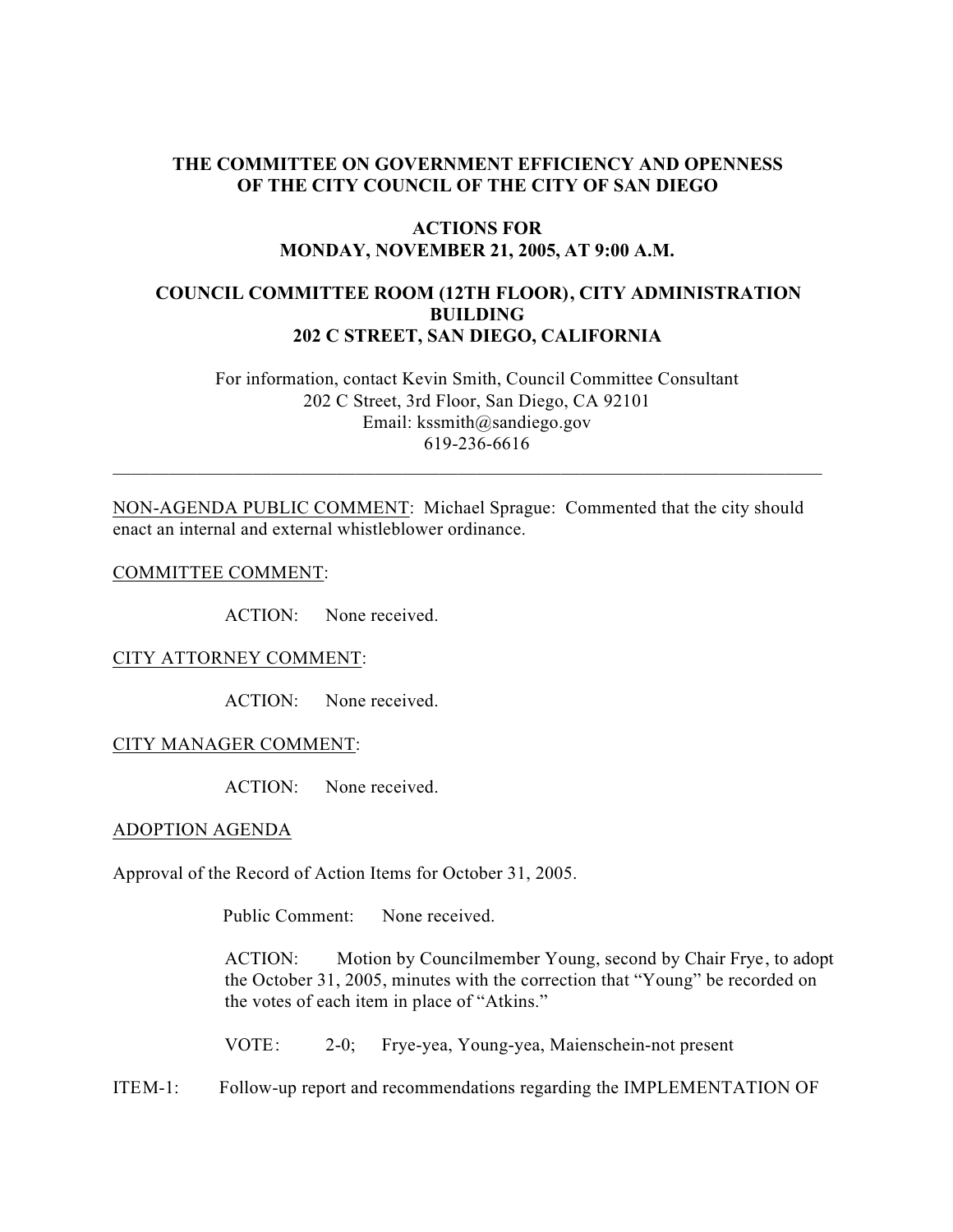# **ACTIONS Committee on Government Efficiency and Openness November 21, 2005 - 2 -**

 $\mathcal{L}_\text{max}$ 

CHARTER SECTION 225, "MANDATORY DISCLOSURE OF BUSINESS INTERESTS," INTO COUNCIL POLICY. (corrected)

PUBLIC COMMENT: None

ACTION: The item was continued to the December 5, 2005, Government Efficiency & Openness Committee meeting.

ITEM-2: Report from the City Clerk regarding the FORMATION OF AN ELECTIONS TASK FORCE.

(See City Clerk Report No. 05-12; City Clerk's November 21, 2005, PowerPoint)

PUBLIC COMMENT: None

ACTION: Motion by Councilmember Young, second by Chair Frye, to:

Accept the report and recommend to the City Council that an Elections Task Force be formed consisting of one nominee from each Councilmember and the Mayor and that it be chaired by the City Clerk.

VOTE: 2-1; Frye-yea, Young-yea, Maienschein-nay

ITEM-3: Update on the SUGGESTION AWARDS PROGRAM.

(See CMR 05-223)

PUBLIC COMMENT: None

ACTION: This item was continued to the December 5, 2005, Government Efficiency & Openness Committee meeting.

ITEM-4: Follow-up report and recommendations regarding the USE OF EMINENT DOMAIN IN THE CITY OF SAN DIEGO.

(See Redevelopment Agency Report No. RA-05-36)

Public comment received by: Michael Sprague: Commented on the status of state legislation dealing with eminent domain and how such legislation could impact our communities.